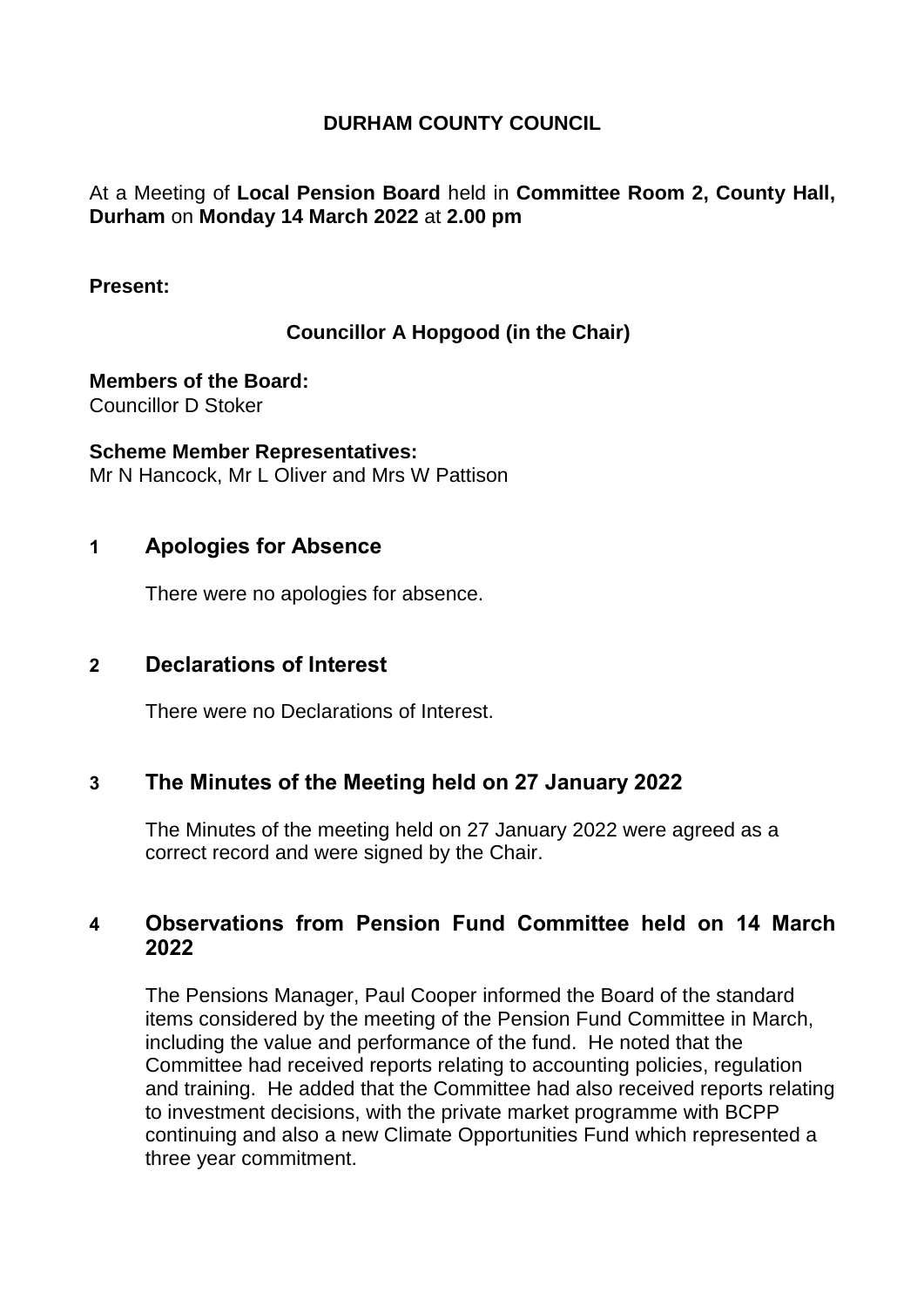The Board noted the Committee had discussed issues relating to the Russian invasion of Ukraine and the impact upon the pension fund, noting the fund's limited direct exposure. The Chair asked what percentage of the fund the exposure represented. The Pensions Manager noted it was around 0.5 percent, although realistic value had depreciated such that the value was close to zero. He added there was the larger impact of the invasion as a contagion on wider markets, being a larger impact on the Fund overall. The Chair noted members of the public had written to the Council wanting the Council to withdraw any Russian investments it may have within the pension fund. The Pensions Manager noted that while one Russian security had been traded, it was not possible to withdraw or trade out of the other securities due to sanctions and their value was close to zero. Councillor D Stoker noted the reduction in the US of around 10 percent, with the Pensions Manager noting a reduction in global equities and bonds.

### **RESOLVED:**

That the information given be noted.

# **5 Regulatory Update**

The Board considered a report from the Corporate Director of Resources which provided details on developments in matters that were both Local Government Pension Scheme (LGPS) specific, as well as providing an update on non-LGPS specific matters of interest (for copy see file of Minutes).

The Pensions Manager noted that the Board had been given many of the details at its January meeting and noted that the most material change since then related to the Government White Paper on Levelling Up, which contained DLUHC's ambition for five percent of LGPS to be invested in support of 'local' projects. He explained that it was expected that consultation would be in the summer and that 'local' was thought to mean within the UK rather than with in the region or area. He added that Local Pension Funds may be required to establish a plan to do so, though it was not expected to be mandatory to deploy capital. It was noted that pooling requirements had softened previously in respect of UK infrastructure funding. The Pensions Manager noted that it was expected BCPP would launch an impact investment opportunity, with a return being the first target, the second being a tangible impact, such as job creation for example. He added that the Committee, in December, had agreed to due diligence being undertaken in respect of establishing a North East Regional Investment Fund in respect of SMEs and jobs in the North East, with the completion of diligence approaching.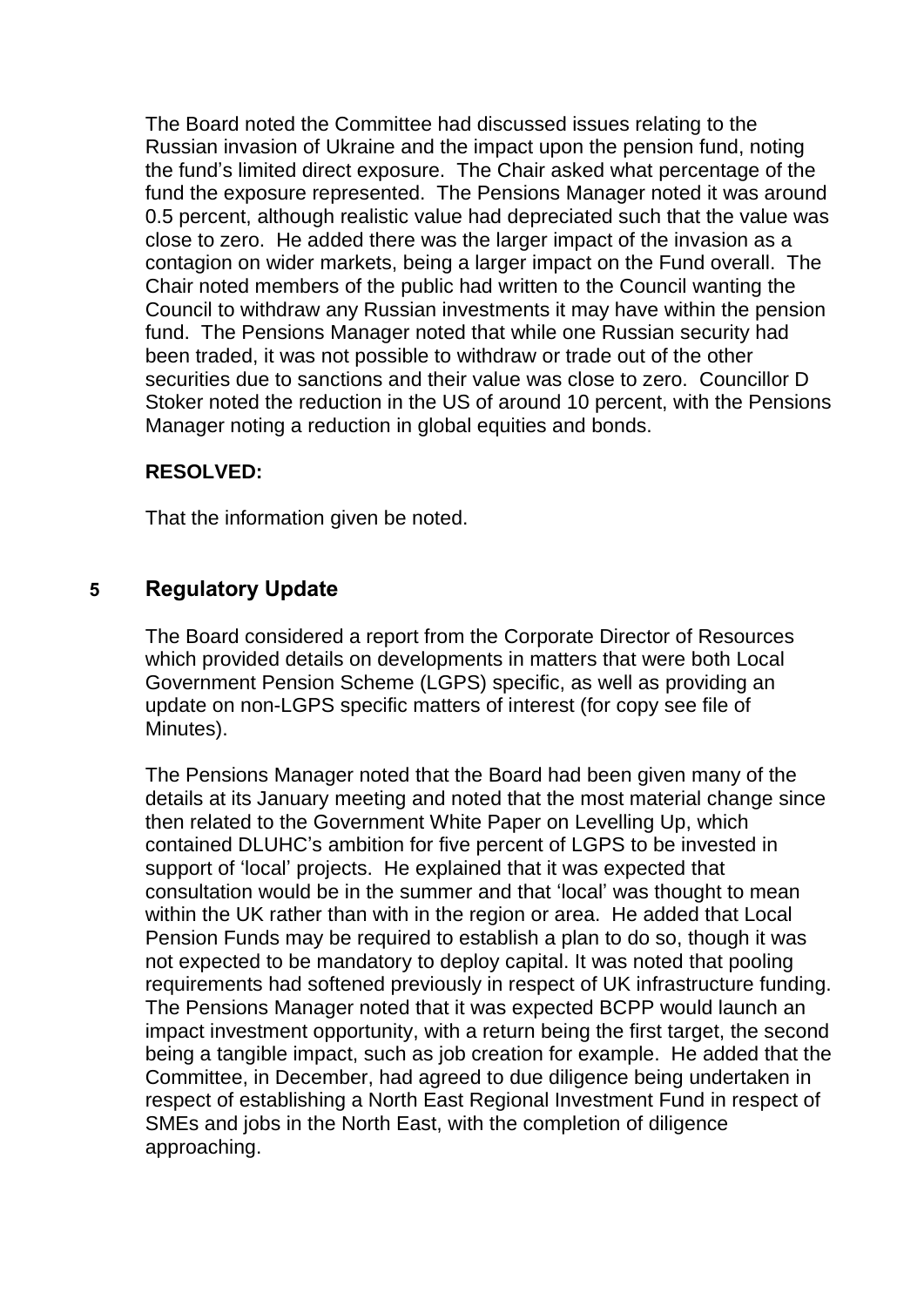In relation to Boycotts, Divestment and Sanctions, the Pension Manager noted a Bill brought forward in terms of preventing public bodies, including LGPS, taking a different approach to UK Government in terms of sanctions and that Royal Assent was expected in March.

The Chair noted the points raised in respect of the Levelling Up White Paper and the potential to invest in the wider UK rather than in the local area.

### **RESOLVED:**

That the report be noted.

## **6 Pension Administration Report**

The Board considered a report from the Corporate Director of Resources regarding the Fund's pension administration and service provision to members, as well as providing an update on Key Performance information (for copy see file of Minutes).

The Pensions Manager advised of the performance in the third quarter of 2021/22 with 204 retirement cases, 531 early leavers, 2,329 telephone calls to the Fund's Helpline and 14,762 members had registered for the Fund's Pensions Online portal. He explained that it was planned to expand the KPIs for 2022/23 to include areas such as deaths, transfers and estimates, and informed the Board as regards the services that had continued to be offered to members during lockdown and issues relating to AVCs and Prudential.

The Chair asked if members were surveyed on issues beyond the KPIs, and L Oliver noted the complaints procedure. The Pension Manager noted that the next agenda item referred to dispute resolution. The Chair noted that obtaining additional feedback would be helpful, the Pensions Manager noted that he would consider an approach to surveying members ahead of the June meeting with an option to utilise Annual Benefit Statements in August for a survey. L Oliver noted the possibility that scheme members may be upset as regards facts and figures, rather than responding to how enquires were dealt with. The Chair agreed that focus should be feedback on the services provided. N Hancock noted that those he had spoken to had been very complimentary as regards the service provided, with some feedback as regards not fully understanding the wording used. The Pensions Manager noted the points raised as regards tailoring a survey for members and would feedback to the Board.

### **RESOLVED:**

That the report be noted.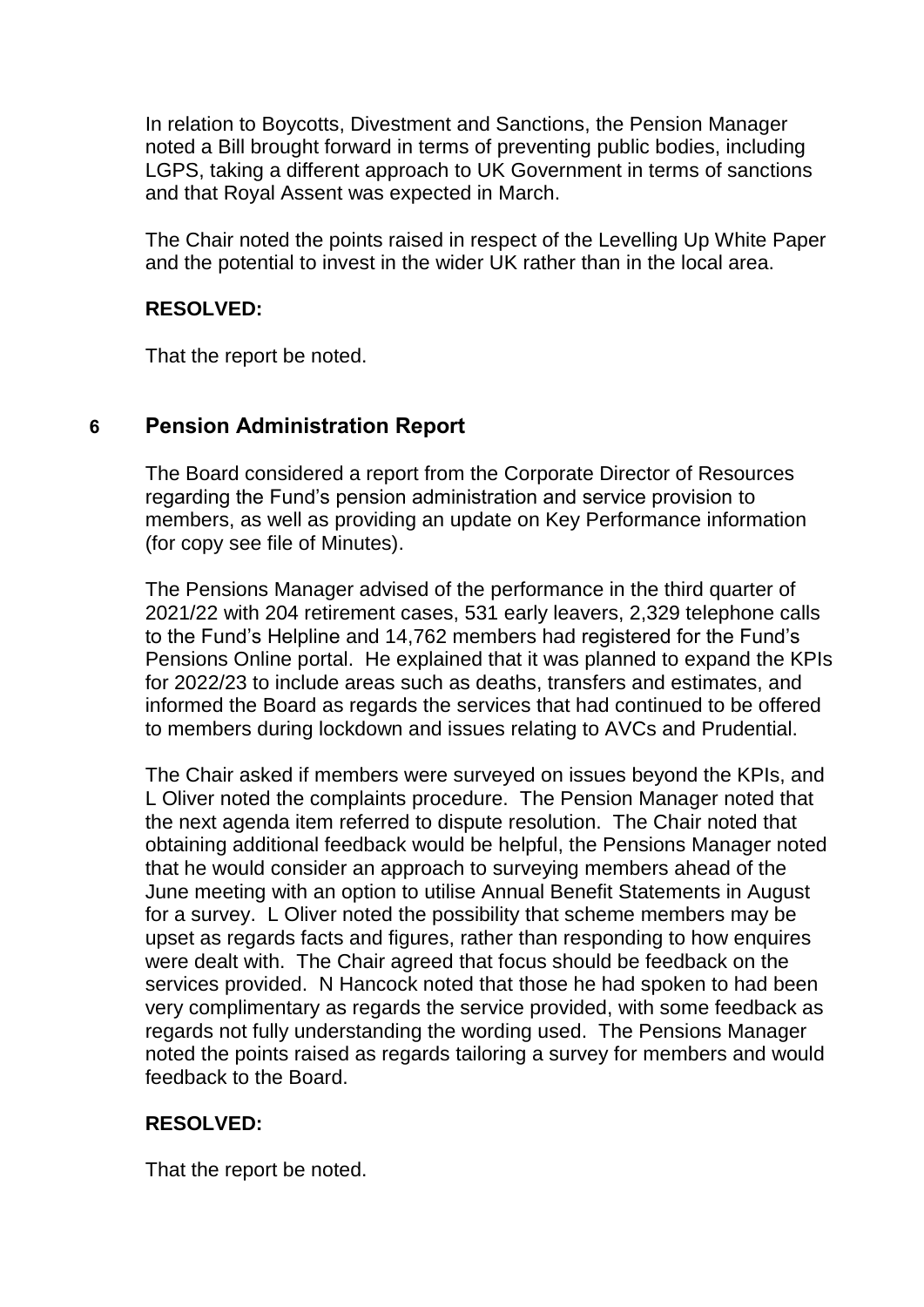## **7 Internal Dispute Resolution Procedure (IDRP) Cases**

The Board considered a report from the Corporate Director of Resources which provided a summary of the outcomes of internal dispute cases and Pensions Ombudsman cases the Pension Fund had been involved in since April 2021 (for copy see file of Minutes).

The Chair asked as regards whether responsibility was with the member in terms of transferring out of the LGPS. The Pensions Manager noted the Regulator made it a responsibility of the Pension Fund to be diligent before progressing a transfer out, other than a transfer to another LGPS, School or Public Sector Scheme such as NHS where matters are more straight forward. He added that if any issues were discovered they would be flagged up with the member.

L Oliver asked how the IDRP cases were heard. The Pension Manager noted three stages, first speaking to the Pensions Section for an explanation, before an independent adjudicator looking at due process, not to overturn, but could 're-run' the process if felt required. He added the second stage would be for Legal at the Council to review the case, and the third stage would be for the member to escalate to the Pensions Ombudsman for a final decision. N Hancock noted some members felt that an adjudicator could overturn a decision or that the view of the Independent Registered Medical Practitioner is responsible for making the decision – neither of which is the case.

## **RESOLVED:**

That the report be noted.

## **8 Communications Review**

The Board considered a report from the Corporate Director of Resources which provided details of how different stakeholder groups receive communication from the Pension Fund, and explained plans to develop the communication strategy (for copy see file of Minutes).

The Chair noted the point raised at the last agenda item as regards fund member expectations in terms of an adjudicator being able to overturn decisions and added she felt it was important that was clear upfront they could not. The Pensions Manager noted he would speak to Legal and Trade Unions, adding the small number of such cases, mostly relating to ill health.